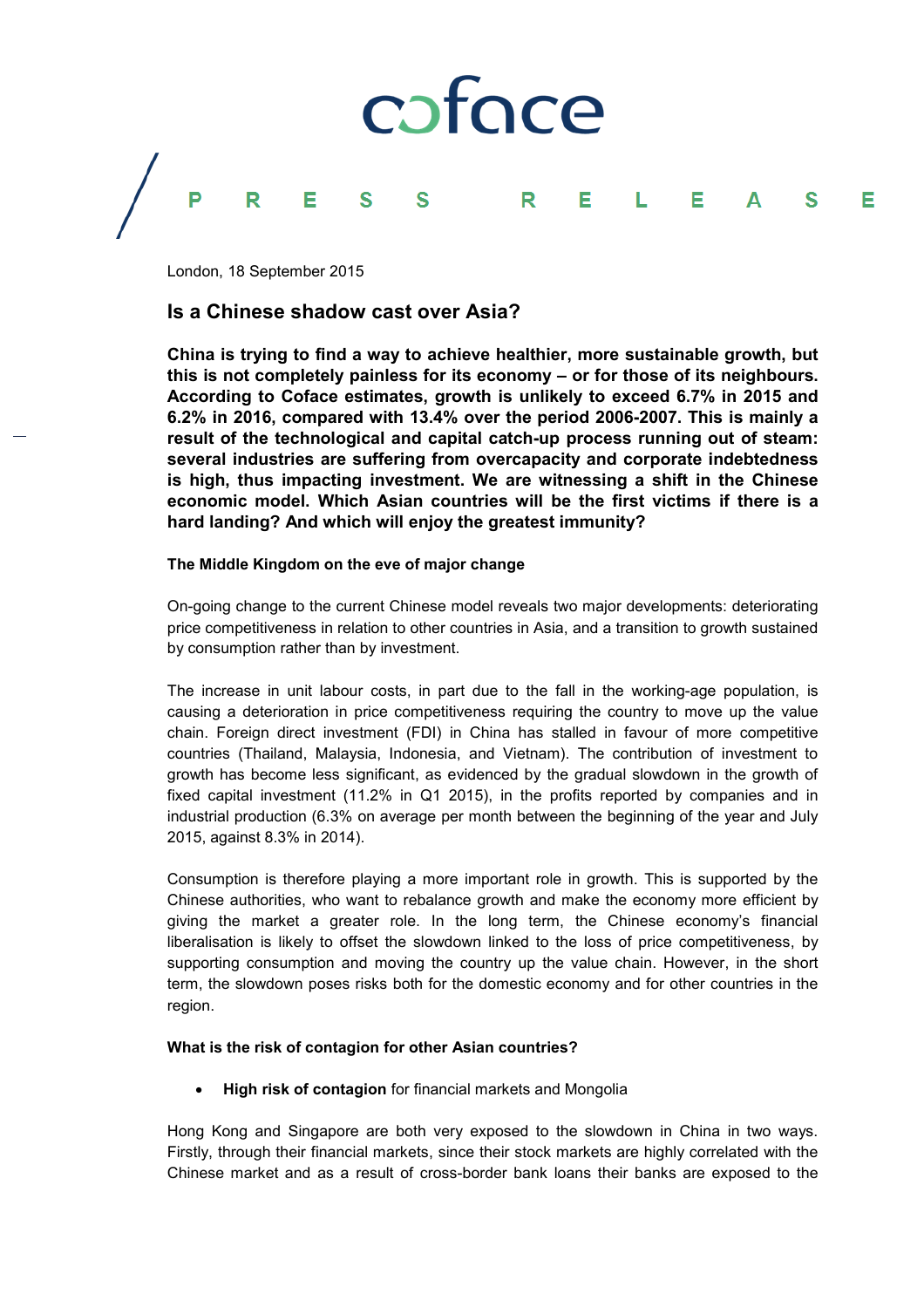## coface P R E  $\mathsf{R}$ Е S Е Е

deterioration in the creditworthiness of Chinese companies. Secondly, through trade, because the proportion of their exports to China in high risk sectors is significant: 74% of GDP in Hong Kong and 15% in Singapore.

Mongolia also exports very large volumes to China and is therefore likely to suffer from its slowdown and is doubly penalized with a negative price effect (high risk exports represent 43% of GDP). Impacted by lower commodity prices, as well as lower Chinese investments in related sectors, it will suffer a fall in the volume of demand for minerals, metals, and fuels.

**Moderate contagion**: Thailand, Malaysia, Indonesia and Vietnam

Financial and trade exposure in this group of countries is significant because the proportion of exports to China is high. However high risk exports represent less than 10% of total GDP. They are therefore sufficiently solid to avoid their growth derailing if the Chinese economy manages a soft landing: a 10% fall in these countries' exports to China would lead to a loss of growth of less than one point in these economies. Finally, these countries benefit from China's declining competitiveness and consequently are seeing an increase in FDI.

**Countries with the greatest immunity**: India and the Philippines

Trade relations between these countries and China are limited, as are the risks of financial contagion. They also benefit from the fall in commodity prices. India could suffer later however, through a rebound effect if the Gulf countries turn out to be affected by China's slowdown. The Philippines may be affected by the low wage gap with China. But only a sharp slowdown undermining the recent increase in labour costs in China could have a noticeable effect on FDI in the Philippines.

### **MEDIA CONTACT** Trevor Byrne Tel: +44 (0)1923 478393 Email: trevor.byrne@coface.com Website[: www.cofaceuk.com](http://www.cofaceuk.com/)

### **About Coface**

The Coface Group, a worldwide leader in credit insurance, offers companies around the globe solutions to protect them against the risk of financial default of their clients, both on the domestic market and for export. In 2013, the Group, supported by its 4,440 staff, posted a consolidated turnover of €1.440 billion. Present directly or indirectly in 98 countries, it secures transactions of over 37,000 companies in more than 200 countries. Each quarter, Coface publishes its assessments of country risk for 160 countries, based on its unique knowledge of companies' payment behaviour and on the expertise of its 350 underwriters located close to clients and their debtors.

In France, Coface manages export public guarantees on behalf of the French State.

[www.coface.com](http://www.coface.com/)